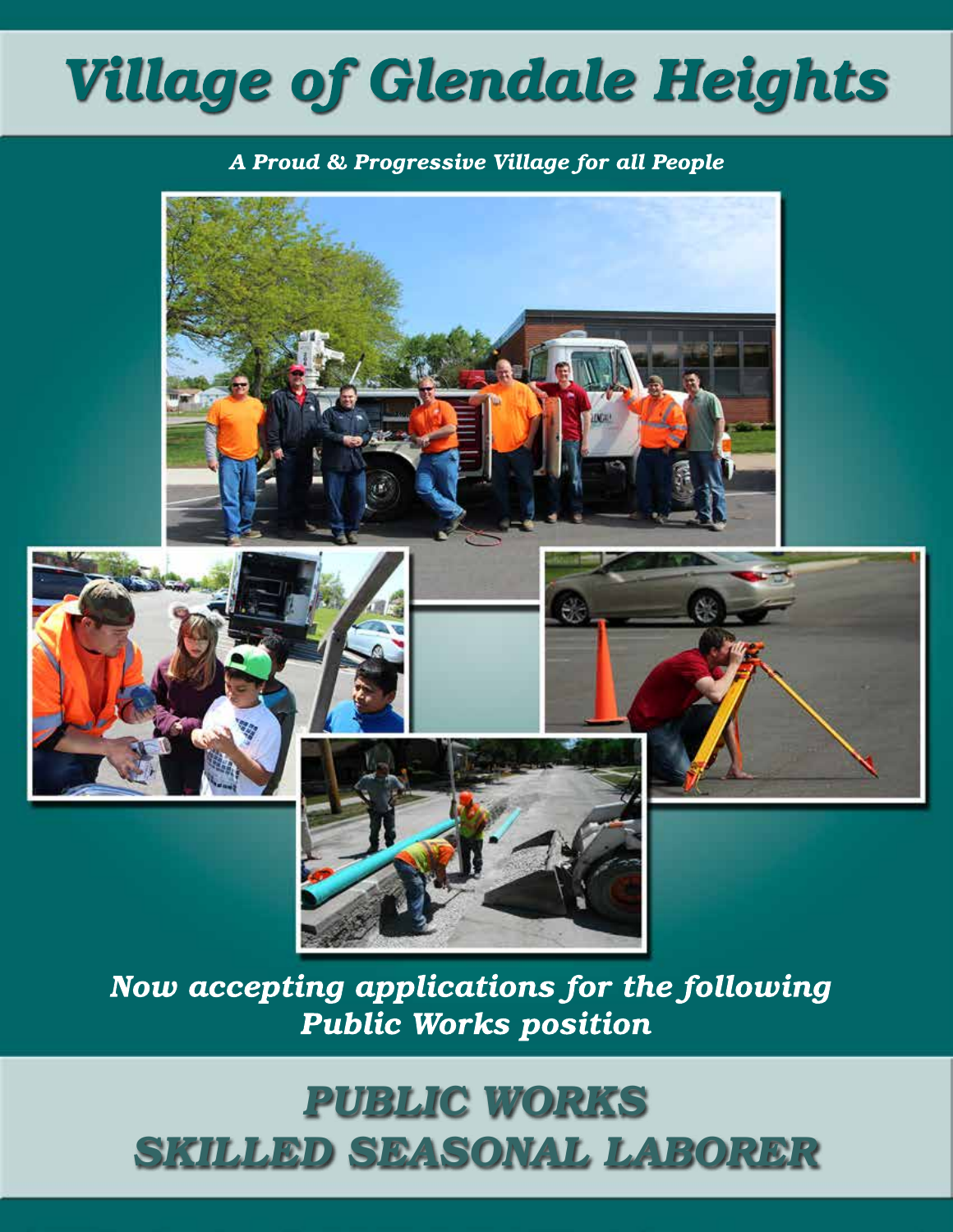## **The Village of Glendale Heights**

The Village of Glendale Heights is a modern residential, suburban community, 15 miles west of the Chicago city limits. Over the years, the Village has welcomed a significant growth, both in population, and within our business community. Its landscape is dotted with ranch homes, split levels, apartments, condominiums, shopping centers, churches, industrial business parks, beautiful community and neighborhood parks, modern service facilities, and three excellent elementary school systems.

The positive influence of many improvements to the Village, including Camera Park, renovations to the Civic Center, the Center for Senior Citizens, and the Sports Hub, unmistakably echo the vibrant character and the vitality of our community. We have become an attractive, growing community, that boasts within its boundaries AMITA Health Adventist Medical Center GlenOaks and the beautiful Glendale Lakes Golf Club, owned and managed by the Village of Glendale Heights.

The current population is 34,208 as of the 2010 census. The Village of Glendale Heights is dedicated to maintaining its progressive atmosphere, while offering its residents superior community amenities and services that respect the concerns of residents, while striving to provide a safe, viable community in which to live.



#### **Village Government**



The Village of Glendale Heights was incorporated in July of 1959. The first election was held on August 2, 1959. Though incorporated as Glendale, the name was changed to Glendale Heights in March 1960 because of a conflict with another Glendale in southern Illinois. The name chosen is appropriate for "Glendale" as it reflects a close geographic identity with two neighbors, Glen Ellyn to the south and Bloomingdale to the north. "Heights" describes the unique topography of the Village as it rests on two distinct elevations with a 100-foot variation.

The Village is a home rule municipality under the Constitution of the State of Illinois and is governed by a Village President and 6 Village District Trustees. The elected officials serve alternating four-year terms.

The Village of Glendale Heights has over 300 employees making up several departments which include, Administration; Police; Parks, Recreation & Facilities; Public Services; Finance; Administrative Services; Community Development; and Glendale Lakes Golf Club.

### **Village of Glendale Heights Mission Statement**

The Village of Glendale Heights strives to improve the quality of life to all its residents and commits to serve, protect and provide a high standard of services and programs through the cooperative efforts of its residents, businesses, employees and elected officials.